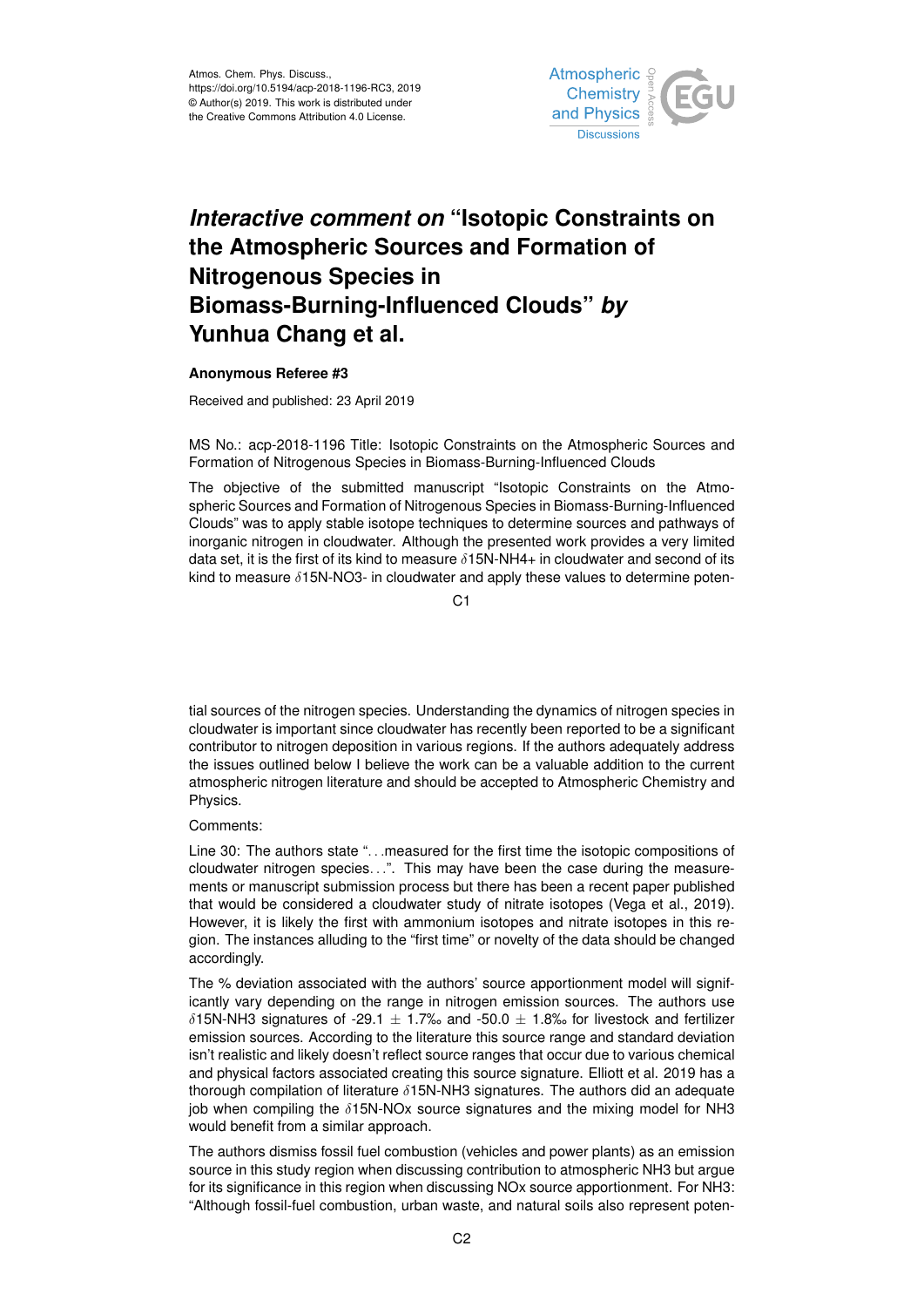tial sources of NH3, their impacts are probably minor compared to that of agricultural and biomass burning emissions, at least on a regional (or greater) scale (Kang et al., 2016). Although non-agricultural NH3 emissions like on-road traffic are important in the urban atmosphere (Chang et al., 2016), their contribution must be considered insignificant with respect to fertilizer application and livestock breeding in this region (Kang et al., 2016). Besides, coal based heating in China is suspended during summertime, and coal combustion has been demonstrated to be a minor contributor of total NH3 emissions (Li et al., 2016a)." For NOx: "As was expected, biomass burning was the largest contributor (28.2  $\pm$  2.7%), followed by on-road traffic (27.1  $\pm$  2.2%), coal combustion  $(26.8 \pm 3.4\%)$ , and biogenic soil  $(17.9 \pm 3.9\%)$ . "... NOx emissions by anthropogenic activities changed significantly since 2010: a 17% total emission decrease between 2010 and 2017 can primarily be attributed to upgraded emission standards and new "ultra-low emission" techniques in the coal-fired power plant sector, given that trafficemitted NOx likely increased as a consequence of the continuous expansion of auto trade market during the last decade." The argument for and against these fossil fuel sources, as outlined above, may confuse the reader especially since high NH3 concentration have been linked to traffic and the authors contribute a significant amount of NOx to vehicles. Also, the authors mention "ultra-low emissions" techniques when referring to NOx contributions and these techniques would include SCR technology in coal combustion plants that lead to NH3 emissions. The authors should clear up their arguments in this section so there aren't contradictory statements or so the readers understands why the arguments seem contradictory.

Line 125: Additional inorganic ion concentration measurements are mentioned. Was NO2- also measured? If so, was the concentration significant compared to NO3-. It will also be measured in the isotope analysis and will contribute to the  $\delta$ 15N-NO3- value reported. Was NO2- removed before δ15N-NO3- analysis?

Line 197: State the significance of the correlation using p-value. The authors don't refer to the very strong correlation coefficient between NO3- and NH4+ although this

 $C<sub>3</sub>$ 

could help argue for the similar primary source (BB).

Line 205: change "biomass-burring" to "biomass-burning"

Line 207: Are these  $\delta$ 15N averages concentration-weighted? The weighted average would be a better representation of the overall source contribution.

Line 223: The discussion comparing  $\delta$ 15N- NH3/4 in gas, cloudwater, rain, and particulates may be overstated due to the small sample size. The authors should at least remind the reader that this is a small sample set and these comparisons are preliminary. Also the authors can now compare to the Vega et al., fogwater values.

Line 231: "This can most likely be attributed to the preferential absorption 14N-NH3 associated with washout during precipitation." Is there a reference to this? Is this trend observed in literature?

Line 250: The authors discuss equilibrium fractionation but do not address the kinetic fractionation that is predicted to have an opposite fractionation effect ( $\varepsilon = 28\%$ ). (Pan et al., 2016). The authors should make the reader aware of this pathway and discuss why they assumed it is insignificant if they are not taking it into account when investigating the  $\delta$ 15N data.

Line 268: When taking into account the literature range and overlap of fertilizer and livestock waste emission  $\delta$ 15N-NH3 values and the fact that both sources originate from source pools (waste and fertilizer N) with similar  $\delta$ 15N values and are the product of similar fraction effects, is it realistic to treat these as separate sources rather than just an overall agricultural source?

Line 301 and 39: OH oxidation is mentioned as the dominate pathway. The wording here should be changed since the results do not indicate it is dominate. Also, it would be expected that OH is the dominate pathway during this sampling period, why do the authors think it wasn't in this particular case?

References: